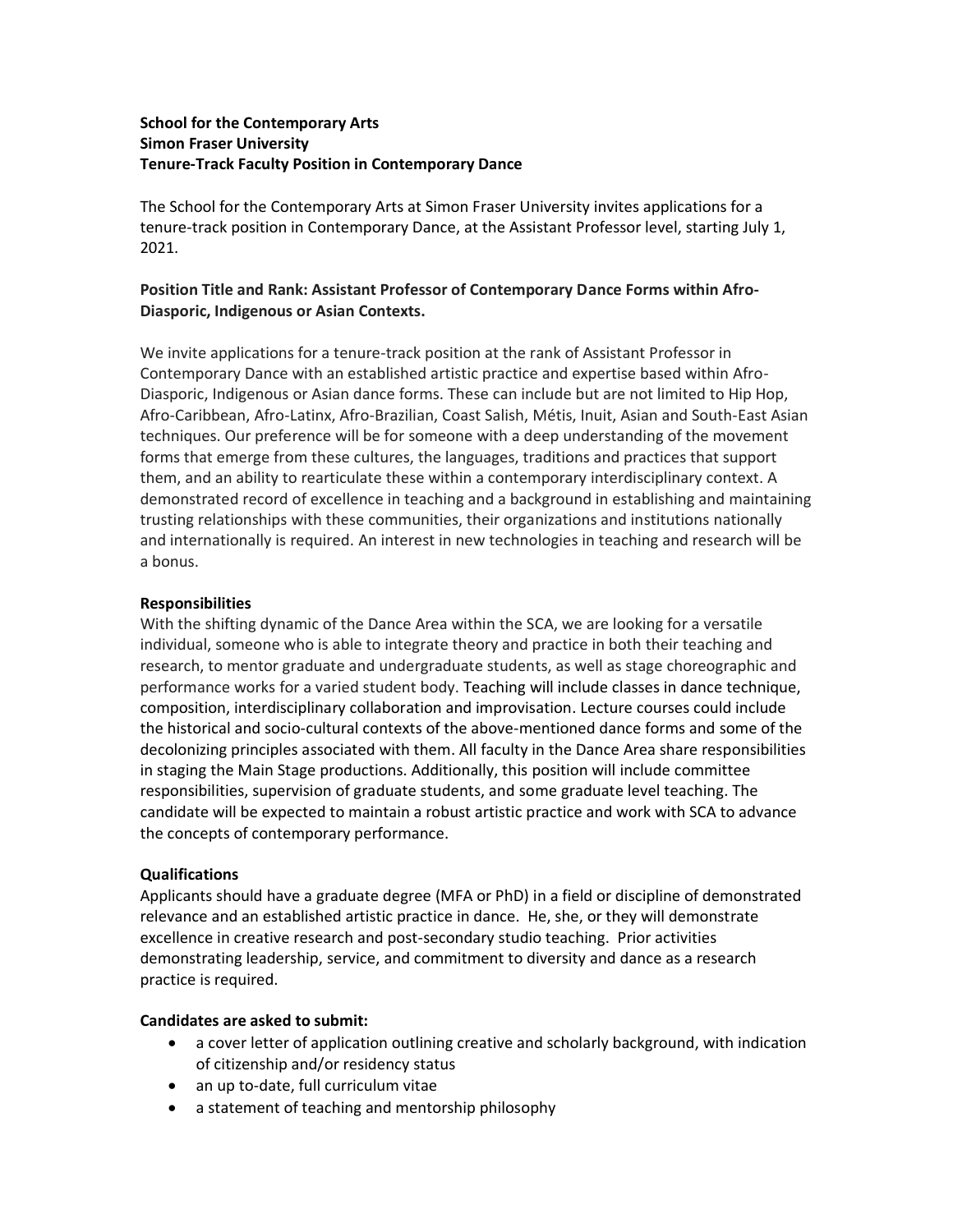- links to samples of creative work and reviews
- the names and email addresses for three confidential referees. (Letters of reference may be requested at a later date.)

Submit all applications by email to Elspeth Pratt, Director, c/o Samantha Diamond, scasec@sfu.ca. Review of applications will begin on February 1, 2021 and continue until the position is filled. To ensure full consideration applications should be submitted by this date. Please note that materials submitted will not be returned.

### **Contexts**

The School for the Contemporary Arts (SCA) is situated in one of downtown Vancouver's most dynamic and diverse neighborhoods and is one of five separate departments within the Faculty of Communication, Art, and Technology. The SCA offers a unique curriculum with studio classes in Dance, Film, Music/Sound, Theatre Performance, Theatre Production and Design, Visual Art and Art, Performance and Cinema Studies that integrates the practical, historical and theoretical study of the arts. This meeting of creative practice with academic enquiry is a core value of the school and is enhanced by our attention to critical contemporary issues as well as our commitment to interdisciplinary collaboration both within the classroom and beyond. Our context as an Art School within the top-ranked comprehensive universities in Canada is a great strength. We pride ourselves in offering the advantages of an intimate, small art school: excellent student mentorship and faculty/student interaction, a knowable community, a sense of belonging and familiarity, and a shared sense of purpose. We also have the advantages of a large university, with the vibrancy and opportunities that come from an institution with dozens of academic programs. We acknowledge the Squamish (Sḵwx̱wú7mesh Úxwumixw), Musqueam (xʷməθkʷəy̓əm), Tsleil-Waututh (səlil̓w̓ətaʔɬ), Katzie, and Kwikwetlem (kʷikʷəƛ̓əm) peoples, on whose traditional territories Simon Fraser University's three campuses stand. By recognizing the Unceded Traditional Coast Salish territories, we aspire to create space for reconciliation through dialogue and decolonizing practices.

#### **Dance**

The SCA Dance Area provides the unique opportunity to study, create and perform dance within a collaborative, interdisciplinary department. Our students are challenged in studio and lecture courses to be versatile and articulate, to interact with new technology, and to understand that the collaborative process is crucial to their development as contemporary artists. An engagement with contemporary issues is fundamental to their training. We also believe in a versatile approach to training and, to this end, offer a variety of dance techniques in addition to the standard modern, contemporary, and ballet courses. Additionally, courses in experimental anatomy and body conditioning introduce students to the fundamental principles of movement. Our courses complement a wider set of studio and lecture courses offered by the Film, Music, Theatre Performance, Theatre Production and Design, Visual Art, and Art, Performance and Cinema Studies Areas.

#### **Faculty**

SCA faculty are extremely diverse as far as culture, race, nationality, religion, age, sexual orientation and ableness are concerned. We value interdisciplinary art-making that is grounded in disciplinary training, an integration of creative and scholarly education, and care deeply about where our students come from as well as well as where they plan to go after their training. We therefore maintain a significant presence in the local, national and international arts